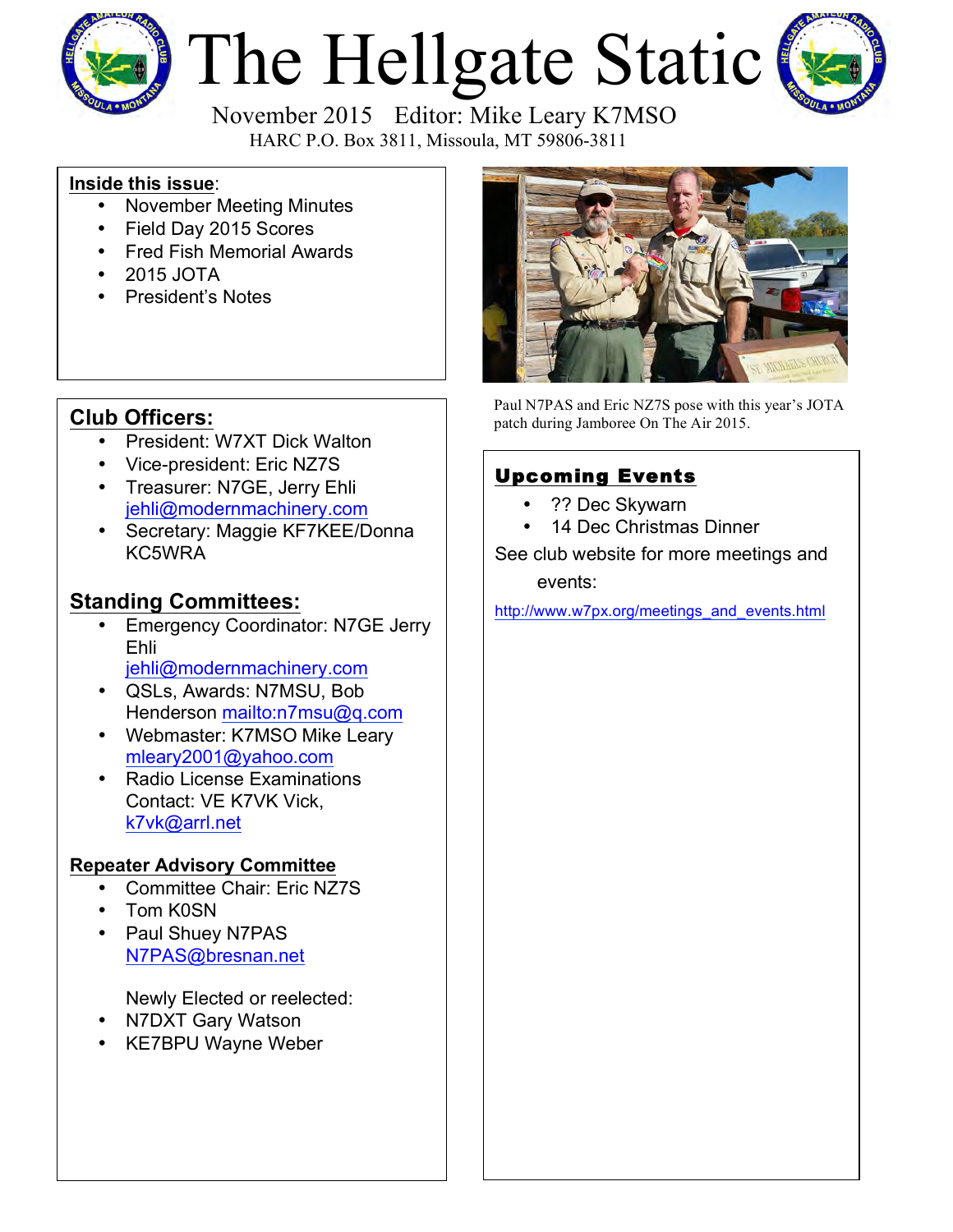#### **HARC Meeting Minutes October 12 2015 Latimer Fire Station**

President Dick Walton, W7XT, called the meeting to order. The following were in attendance: Jerry Ehli, N7GE; Eric Sedgwick, NZ7S; Wayne Weber, KE7BPU; Maggie Lough, KF7KEE; Donna Pecastaing, KC5WRA; Bob Henderson, N7MSU; Mike Leary, K7MSO; Lewis Ball, NQ7D; Frank Kisselbach, W7PAQ; Dean Pond, N7DLP; Sandra Pond, KF7GZR; Gary Watson, N7DXT; Bryce Nordgren, AF7RQ; Paul Shuey, N7PAS; Rich Kingdon, K7QNZ; guests from Plains - Cathy Ledbetter KE6UTO; Jim Fey KO6UW; and guest Gary Duncan.

Lewis Ball NQ7D moved to approve the Sept 14 minutes. Paul Shuey N7PAS 2nd. Passed. Jerry Ehli, N7GE, Treasurer, presented the Treasurer's Report for September 2015. Donna Pecastaing, KC5WRA, moved to approve the report. Dean Pond, N7DLP, 2nd. Passed. Dick noted that at the September meeting, at which Mike Leary, K7MSO, was elected and duly appointed trustee of the Club call, W7PX, he had forgotten to offer the members the opportunity to thank those who had stood for election. In addition to Mike, the others were Wayne Weber, KE7BPU, and Eric Sedgwick, NZ7S. The dedication of these three was acknowledged with a round of applause.

Dick led discussion of the Ovando Gran Fondo event held on Sept 19. The Symphony was very appreciative of our assistance and made a generous donation to our club. Mrs. Wright, one of the riders, hauled in to Ovando from the lunch stop by Jerry Ehli, gave an individual contribution o \$20. Dick confessed to having overlooked the work of Patty Ehli, KB7MOX, as logger for the event in his write-up for the *Static*. He commissioned Jerry Ehli to convey the club's gratitude to Patty for her service.

Dick reported that he had gotten a call from a lady about helping with a fundraising run. He sent her a copy of our policy on considering such requests and pointed out to her that it required that acceptance required approval by a vote of the cub members. He told her we were not meeting before her run and could not vote on helping. He explained to her that such a vote was necessary because approval of a commitment by the club must entail commitment by the individual members. Eric and Paul reported on the status of the HARC repeaters. Eric Sedgwick, NZ7S, informed the club that the 80 repeater on Blanchard requires an improved antenna, but that there are no plans to do the work this fall. That repeater is of great value for the TOSRV ride early in the summer, and the OGF in September. Paul Shuey, N7PAS, has led the effort to install a repeater above Superior (Thompson Peak). Paul explained how the repeater came to be. The FWP approved it in April. Two weeks ago on Saturday, the Repeater Committee went up and installed it on site. VHF antenna is working - 146.96 tone 88.5. Paul advised, "Don't use it on 50 watts if you're near there." Paul is working on a UHF antenna so that this repeater can be linked to the local 90 machine. Finally, Dick informed the members that he was contacted by the president of the Bitterroot Club, who would like to coordinate with us on a repeater installation. A further report will be made when details are available.

Eric Sedgwick NZ7S reported on JOTA (Jamboree on the Air – National and Worldwide Event) for Cub Scouts and Boy Scouts, to be held at Fort Missoula in the Chapel from noon to 4 pm, Saturday, Oct. 17th. Wayne, Frank, Mike, Rich will assist Eric and Dean McCollum will provide the opportunity to find the hidden radio signal.

Dick appointed Jerry Ehli, Donna Pecastaing, and Jerri Shuey to the Christmas Dinner Planning Commmittee.

Dick appointed Gary Watson and Tom Hellem to the Nominating Committee for 2016 Officers. Nominations are to be made at the November meeting, with the election held at the December meeting.

The program tonight will be a discussion of proposed upcoming programs. In November, Frank Kisselbach will redo his August program that was interrupted by the Power Outage. Frank will demonstrate remote operations of a PSK31 home station using a cell phone and WiFi connection. Other program suggestions were a presentation by the president of the Big Sky Contesting club, Pat Barkey, a discussion of county hunting, and the possibility of putting Montana ghost towns on the air. Our Section Manager has not gotten back to Dick about this.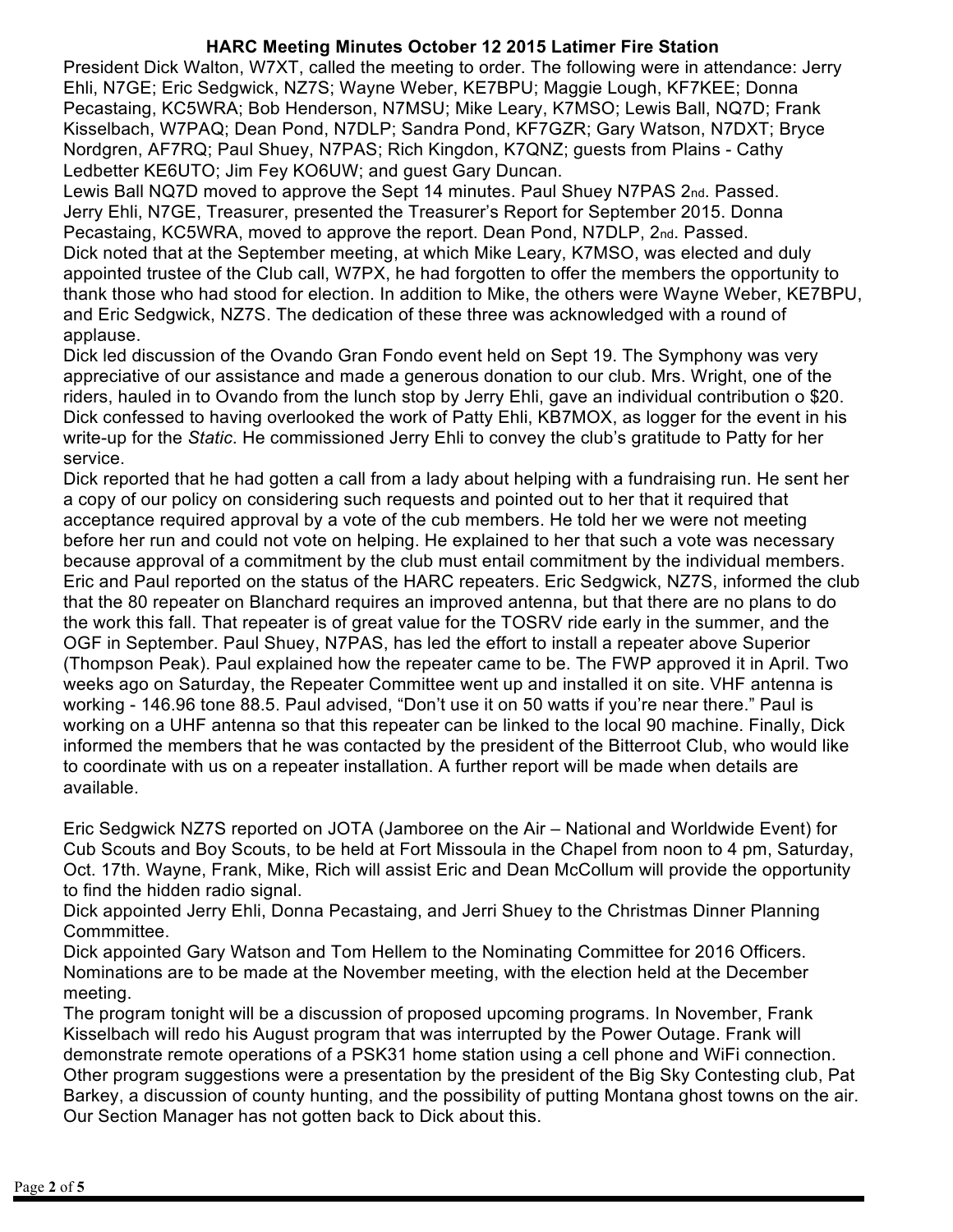Argus Barker's annual HamFest is this weekend in Stevensville.

VHF Net Control Operators: Oct 14 - Eric Sedgwick, NZ7S; Oct 21 - Lewis Ball, NQ7D; Oct 28 - Mike Leary, K7MSO; Nov 4 - Donna Pecastaing, KC5WRA.

Three door prizes were awarded.

For sale – Jerry has ICOM 746. Dick has three or four portable shortwave receivers.

Jerry Ehli moved to adjourn. Paul Shuey 2nd. Passed.

| $\vert$ #            | Call         | <b>Score</b> | Category | <b>QSOs</b> | <b>Power Mult</b> | <b>GOTA Call</b> | <b>Section</b> | <b>Participants</b>     | <b>Club</b>                   |
|----------------------|--------------|--------------|----------|-------------|-------------------|------------------|----------------|-------------------------|-------------------------------|
| $\boxed{1}$          | W7R          | 8,034        | 2A       | 2,215       | $\overline{2}$    | W7Y              | <b>WWA</b>     | 21                      | Pacific Cty ARC               |
| $\vert$ <sub>2</sub> | W7PX         | 6,044        | 2A       | 1,693       | $\overline{2}$    | N7DXT            | <b>MT</b>      | 18                      | <b>Hellgate ARC</b>           |
| $\sqrt{3}$           | N7LE         | 5,348        | 2A       | 1,555       | $\overline{2}$    |                  | <b>OR</b>      | 11                      | Central OR DX Club            |
| $\vert 4$            | N7KE         | 4,500        | 2A       | 1,317       | $\overline{c}$    |                  | <b>WWA</b>     | 30                      |                               |
| $\sqrt{5}$           | W7PIG        | 4,412        | 2A       | 980         | $\overline{c}$    | W7SXM            | <b>WWA</b>     | 40                      | Stanwood Camano ARC           |
| 6                    | W7VNE        | 3,732        | 2A       | 911         | $\overline{c}$    |                  | <b>MT</b>      | $\overline{7}$          | Anaconda ARC                  |
| $\overline{7}$       | K7W          | 3,674        | 2A       | 900         | $\overline{2}$    |                  | <b>WWA</b>     | 5                       | Pacific NW QRP Group          |
| 8                    | W7VMI        | 4,474        | 2A       | 878         | $\overline{c}$    | W7OZT            | <b>WWA</b>     | 33                      | <b>Vashon Maury Island RC</b> |
| $\vert$ 9            | W7ACS        | 3,984        | 2A       | 753         | $\overline{2}$    | W7AW             | <b>WWA</b>     | 85                      | PSRG & Seattle ACS            |
| 10                   | KL7AA        | 1,925        | 2A       | 695         | $\mathbf{1}$      |                  | AK             | 28                      | <b>Anchorage ARC</b>          |
| 11                   | AB7HP        | 1,552        | 2A       | 651         | 1                 |                  | ID             | 20                      | Hewlett-Packard Boise ARC     |
| <sup>12</sup>        | W7ED         | 1,934        | 2A       | 536         | $\overline{c}$    |                  | <b>MT</b>      | 40                      | <b>Gallatin Ham RC</b>        |
| <sup>13</sup>        | W7JQ         | 1,244        | 2A       | 376         | $\overline{c}$    |                  | <b>WWA</b>     | 22                      | RF Wireless ARC of Burley     |
| 14                   | N7LC         | 1,640        | 2A       | 337         | $\overline{c}$    | W7W              | <b>EWA</b>     | 35                      | <b>Lilac City ARC</b>         |
| <sup>15</sup>        | W7A          | 1,254        | 2A       | 332         | $\overline{c}$    |                  | <b>WWA</b>     | 14                      | Maple Valley ARC              |
| 16                   | W7FLO        | 2,244        | 2A       | 313         | $\overline{c}$    | W7L              | <b>OR</b>      | 44                      | <b>Central OR Coast ARC</b>   |
| <sup>17</sup>        | N7IG         | 1,850        | 2A       | 312         | $\overline{2}$    |                  | <b>WWA</b>     | 10                      | South Kitsap ARC              |
| 18                   | W7YAK        | 1,076        | 2A       | 303         | $\overline{2}$    |                  | <b>MT</b>      | 5                       | Yaak ARC                      |
| 19                   | NC7G         | 1,342        | 2A       | 277         | $\overline{2}$    | WA7ST            | <b>WWA</b>     | 15                      | Highline ARC                  |
| 20                   | W7GHJ        | 1,688        | 2A       | 246         | $\overline{c}$    |                  | <b>EWA</b>     | 25                      | Northeast WA ARC              |
| 21                   | W7POE        | 1,492        | 2A       | 221         | $\overline{2}$    |                  | <b>WWA</b>     | $\overline{4}$          | <b>WPPS RC</b>                |
| 22                   | <b>KL7AN</b> | 1,080        | 2A       | 210         | $\overline{c}$    |                  | AK             | 16                      | Moosehorn ARC                 |
| 23                   | N7OY         | 1,298        | 2A       | 209         | $\overline{c}$    | W7GC             | <b>OR</b>      | 38                      | Lincoln Cty ARC               |
| 24                   | <b>W7EAT</b> | 608          | 2A       | 177         | $\sqrt{2}$        |                  | <b>EWA</b>     | $\overline{\mathbf{3}}$ |                               |

## **HARC Shines During Field Day 2015!!!**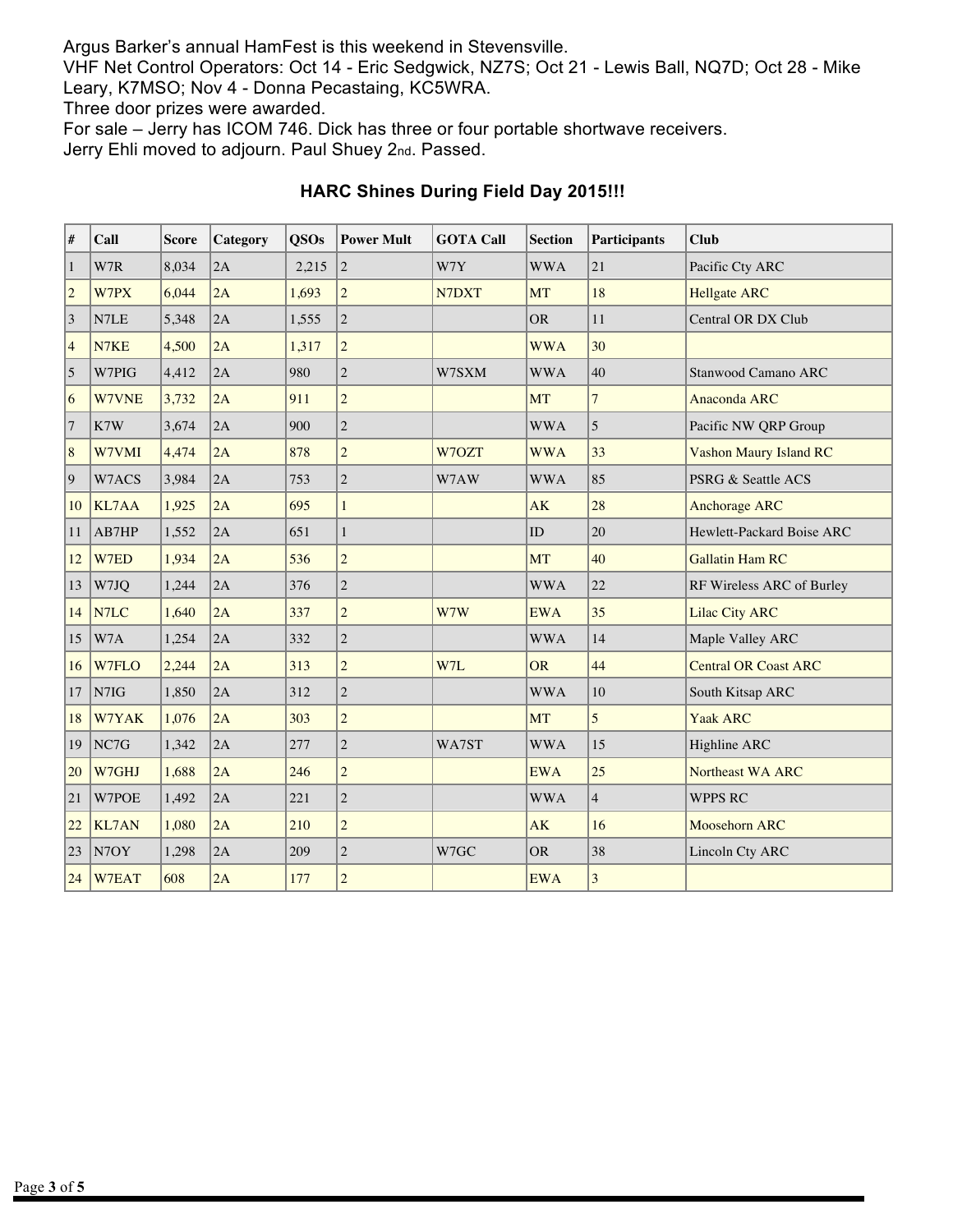### **Larry Lambert, N0LL, Lance Collister, W7GJ, Nail Down Fred Fish Memorial Awards 6 and 7**

From the ARRL: [http://www.arrl.org/news/larry-lambert-n0ll-lance-collister-w7gj-nail-down-fred-fish-memorial](http://www.arrl.org/news/larry-lambert-n0ll-lance-collister-w7gj-nail-down-fred-fish-memorial-awards-6-and-7)[awards-6-and-7](http://www.arrl.org/news/larry-lambert-n0ll-lance-collister-w7gj-nail-down-fred-fish-memorial-awards-6-and-7)

#### 10/27/2015

Larry Lambert, N0LL, and Lance Collister, W7GJ, are the latest 6 meter enthusiasts to qualify for the **[Fred Fish Memorial](http://www.arrl.org/ffma) [Award](http://www.arrl.org/ffma)**. They represent the first Magic Banders to receive the award since 2011. For those who are unfamiliar with this operating achievement, the Fred Fish Memorial Award honors Fred Fish, W5FF (SK), the first radio amateur to work and confirm all 488 Maidenhead grid squares in the 48 contiguous United States on 6 meters. Those duplicating Fish's accomplishment qualify. Lambert, who has received FFMA #6, got into ham radio while in high school in Kansas (he was WN0TRO) and made his first 6 meter contact in 1969 on AM with a Knight Kit TR-106.

"Being self employed and having an expert knowledge of propagation at 50 MHz was a big help in getting to 131 countries and FFMA," Lambert said. His last grid square was FN67, which he checked off recently by working VE9IQ in New Brunswick. He gives partial credit to his power company with responding to his line noise complaints for his VHF successes. His antenna is just 5 elements on a 12 foot boom. "I'd like to have a good 6 meter beam someday, but I only have two towers and the winter north winds are bad," he explained. He has a 6 meter beacon which he calls "one of the top propagation beacons in the world."

Collister, who has received FFMA #7, started out in ham radio on VHF in 1966 — his first contact was on 2 meter AM, when he was WN3GPL. His final grid square also was FN67, made on JT65 moonbounce (EME) and on his birthday. He realized he was close to completing his goal a few years ago, after he started sorting through his QSL card collection and realized he'd already worked many, and he began closely following operations from rare grid squares.

"Being located in a northern corner of the country, it was especially challenging to connect with rare grids on the East Coast," he said. "The northeastern USA is particularly difficult, because all the Es clouds must line up above the Canadian border to provide a propagation path back there, and usually it seems most of the summer Es clouds are over the central or eastern half of the country, below 45° latitude." So, EME was the answer in his case.

Both Lambert and Collister would agree: 6 meters is truly the Magic Band.

## **Jamboree On The Air 2015**

Saturday, October 17th saw another successful Boy Scout and Girl Scout Jamboree-on-the air event at historic Fort Missoula's chapel. HARC club members arrived early on Saturday and soon had our tower up and ready for the scouts. The club members ran two stations from noon until 4PM. Most popular was the SSB station that allowed the scouts and adults to talk to other scouts…primarily here in the USA. The other station was a demonstration of PSK running over the Internet.

The largest contingent of cub scouts was from Pack 15 in Florence, they rarely miss this event. The number of Daises and Brownie Girl Scouts was way up from prior years. Additionally the scouts and parents were also able to participate in a Fox Hunt and Geo-caching experience.

Even though there wasn't a home Griz football game, attendance was down a bit due to the school holidays before and after the event. After all, how may warm and sunny days do we get in late October??

This event was the 58th annual JOTA and it is always held on the third weekend of Oct. Our HARC has been a sponsor of this event since 2004.

Thanks to Eric Sedwick for coordinating this event at Fort Missoula.